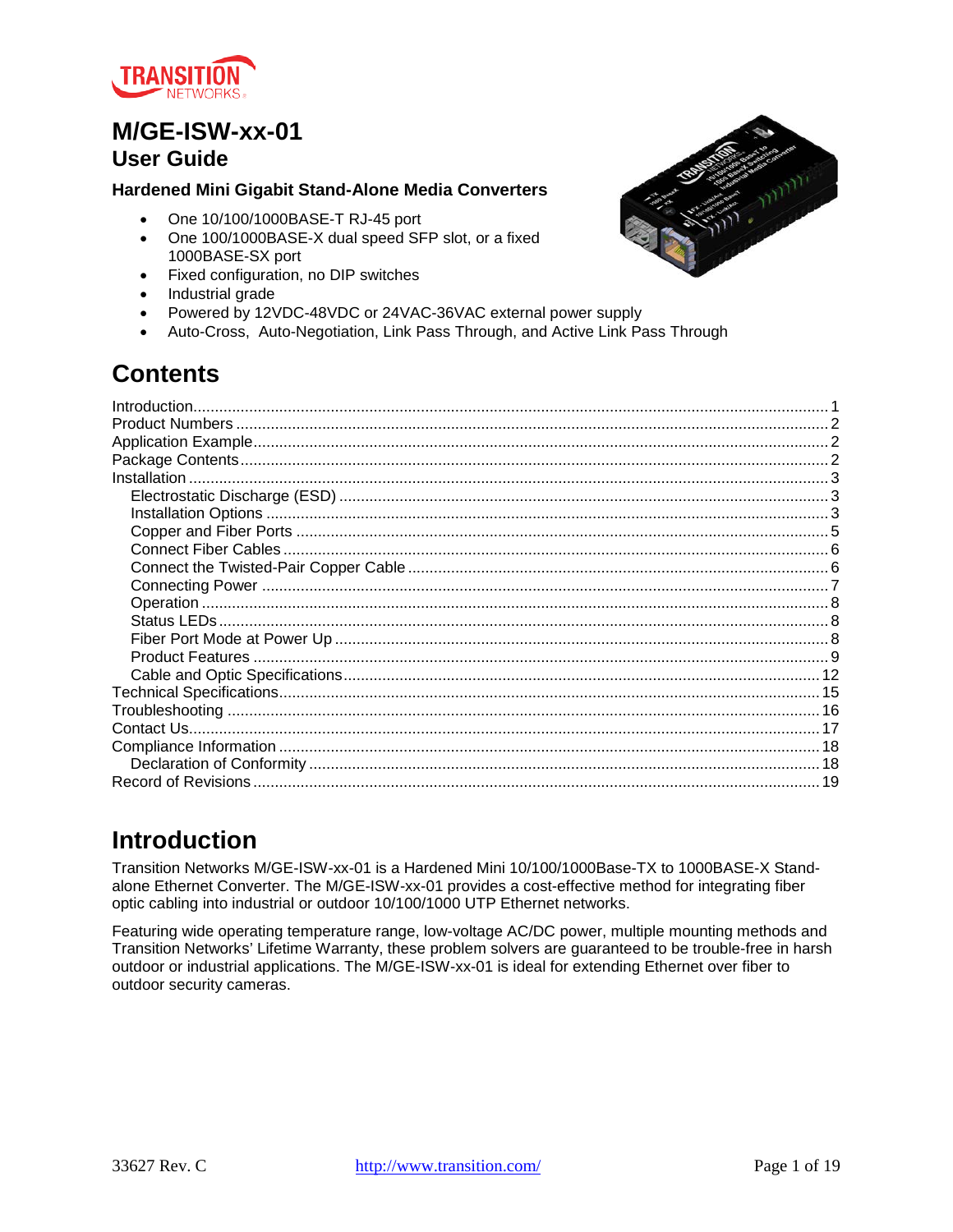# <span id="page-1-0"></span>**Product Numbers**

| <b>Product Number</b> | <b>Description</b>                                                            |
|-----------------------|-------------------------------------------------------------------------------|
| M/GE-ISW-SX-01        | Hardened Mini 10/100/1000Base-T to 1000Base-SR converter, SC, MM              |
| M/GE-ISW-LX-01        | Hardened Mini 10/100/1000Base-T to 1000Base-LX converter, SC, SM,<br>10km     |
| M/GE-ISW-SFP-01       | Hardened Mini 10/100/1000Base-T to 100/1000Base-X converter, open<br>SFP slot |
| M/GE-ISW-LC-01        | Hardened Mini 10/100/1000Base-T(RJ-45) to 1000Base-SX, LC, MM                 |

# <span id="page-1-1"></span>**Application Example**

The M/GE-ISW-xx-01 is used to convert 100/1000BASE-X fiber port to 10/100/1000BASE-T copper port, or vice versa. It can be used trouble-free in outdoor or other challenging applications.

The illustration below shows the M/GE-ISW-xx-01 in an example configuration, with a security camera.



# <span id="page-1-2"></span>**Package Contents**

Check that your package contains the following items. Contact your point of purchase if anything is missing.

- □ M/GE-ISW-xx-01 Hardened Mini Ethernet Converter with Euro Block power connection
- □ Pig-tail Cable with Barrel Connector
- □ Industrial Velcro Mounting Strip
- □ DIN Rail Mounting Brackets
- □ Documentation Postcard

Save the packing materials for possible future use.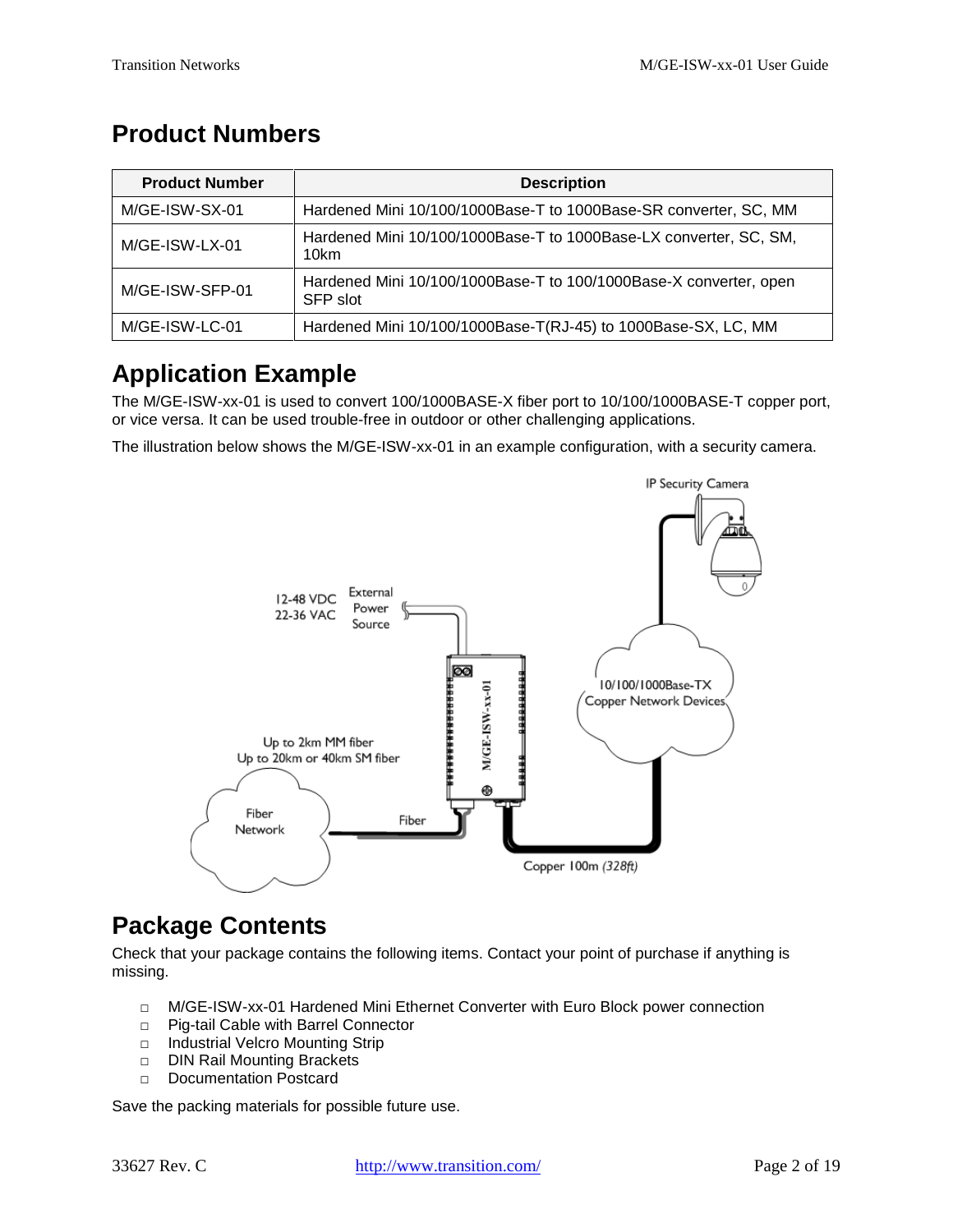# <span id="page-2-0"></span>**Installation**

# <span id="page-2-1"></span>*Electrostatic Discharge (ESD)*

Always observe the following ESD precautions when installing or handing the M/GE-ISW-xx-01 media converter:

- Do not remove the converter from its protective packaging until you are ready to install M/GE-ISW-xx-01 media converter.
- Wear an ESD wrist grounding strap before handling the M/GE-ISW-xx-01 media converter or its component. If you do not have a wrist strap, maintain grounded contact with the unit throughout any procedure requiring ESD protection.

## <span id="page-2-2"></span>*Installation Options*

You can install your media converter using the Industrial Velcro Mounting or the DIN Rail Mounting kit as described in the following sections. It can also be mounted in the M-MCR-01 Mini Chassis; see the related manual for details.

### **Installing Industrial Velcro**

The industrial Velcro strip features a molded plastic hook and a heavy-duty, water-resistant adhesive for superior holding power on smooth surfaces, including plastic. It is designed for indoor and outdoor use.

To install the Industrial Velcro onto the media converter:

- 1. Clean and dry surface before application.
- 2. Peel tape from fastener and press firmly into place.
- 3. Adhesive reaches maximum strength after 24 hours.



**Note**: Recommended for temperatures between 0°F to 150°F. Not recommended for fabrics, dashboards, flexible vinyl or underwater use. Continued exposure to full sunlight can damage fastener. May not adhere well to certain types of brick; testing is recommended. The VELCRO® Brand. © 2015 Velcro Industries B.V.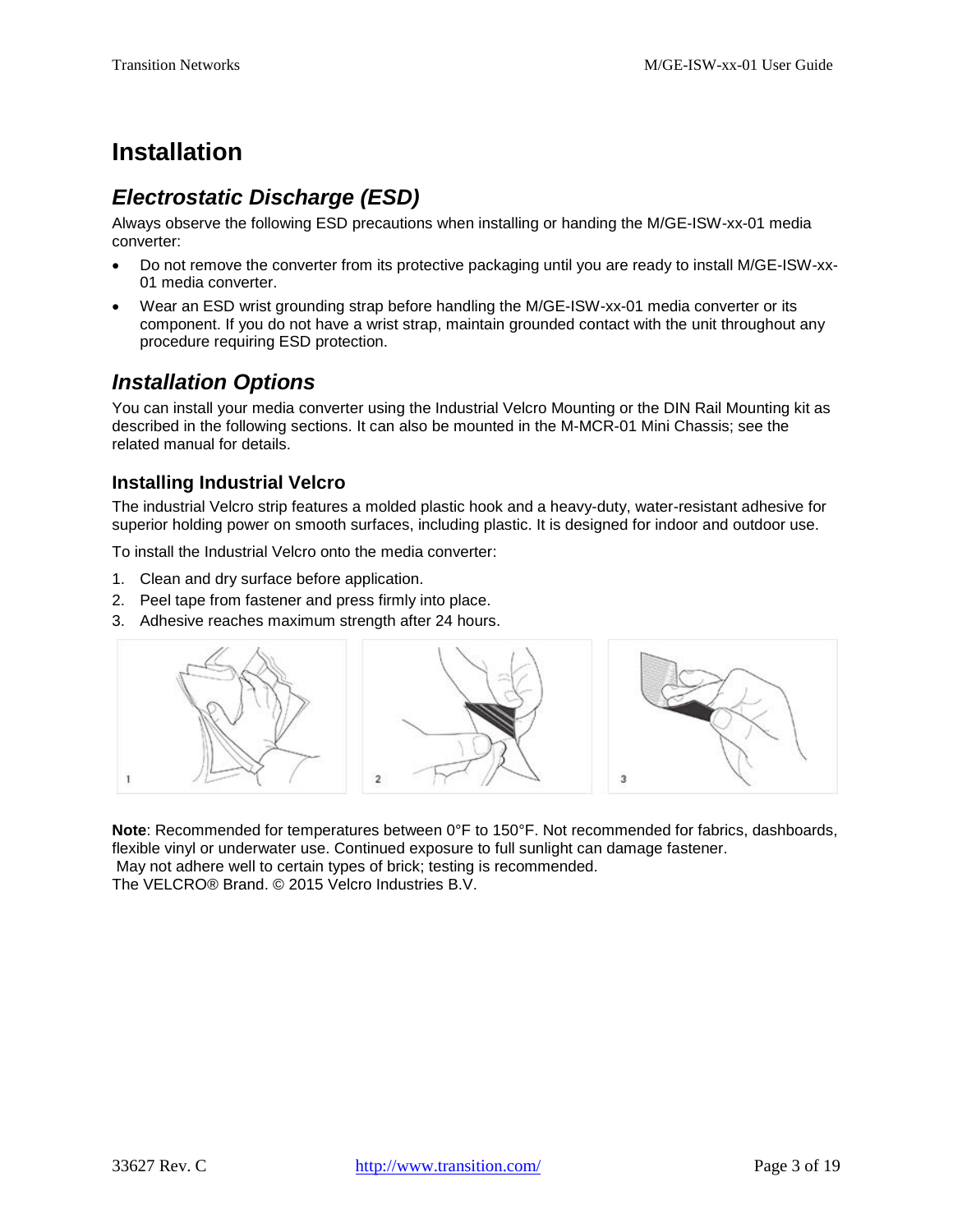### **Installing DIN Rail Clip**

A DIN Rail Clip and a 4-40 Screw are included.



To install the DIN Rail onto the media converter:

1. Position the DIN Rail Clip to the side of the media converter as shown below.



2. Position the 4-40 screw to attach the DIN rail to the media converter as shown above right.



3. Insert and tighten the 4-40 Screw until the DIN Rail Clip appears as shown above. When the DIN Rail Clip is attached, there should be a "gap" between the Clip and the Media Converter as shown above.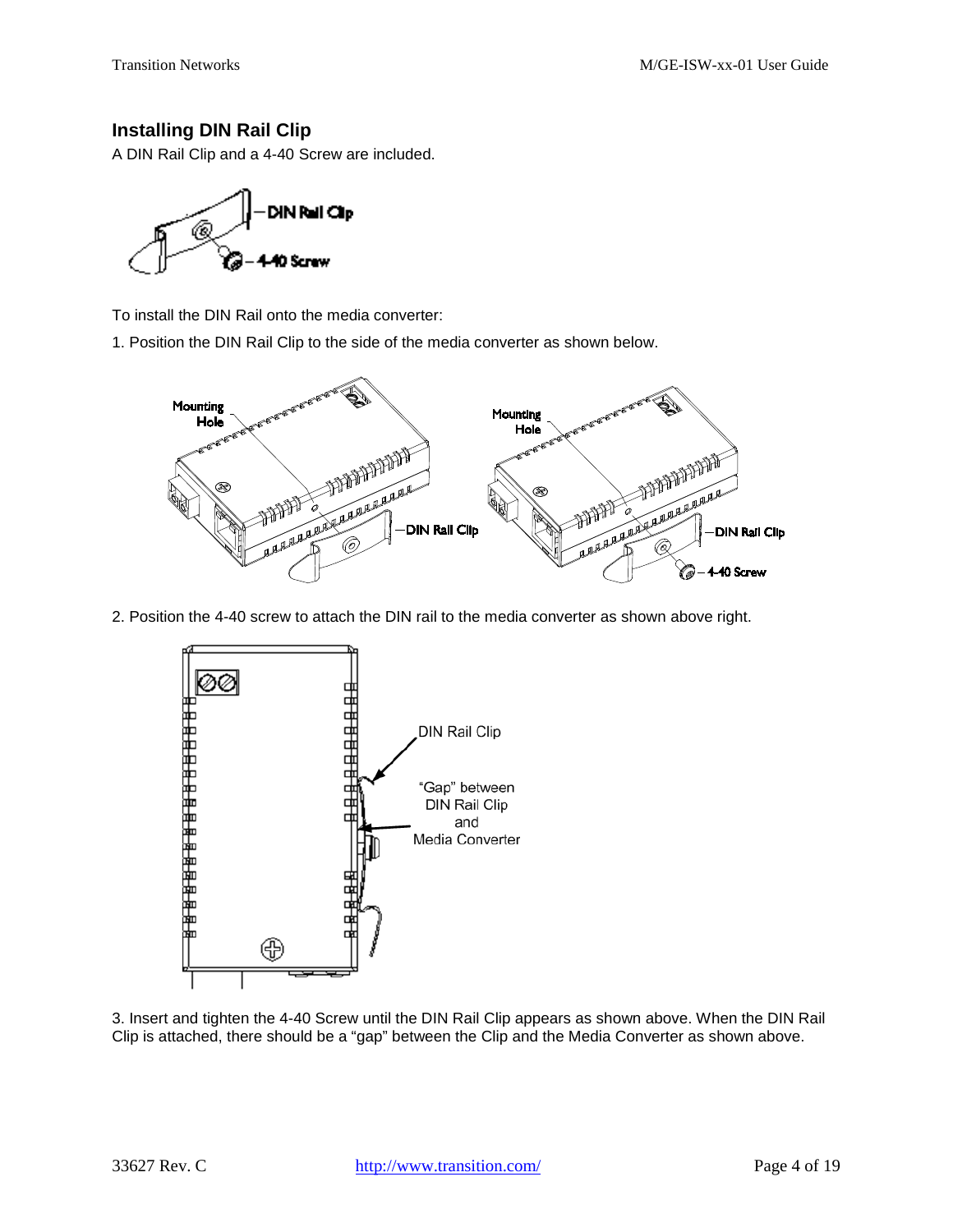## <span id="page-4-0"></span>*Copper and Fiber Ports*

The M/GE-ISW-xx-01 front panels are shown below.



**M/GE-ISW-LC-01**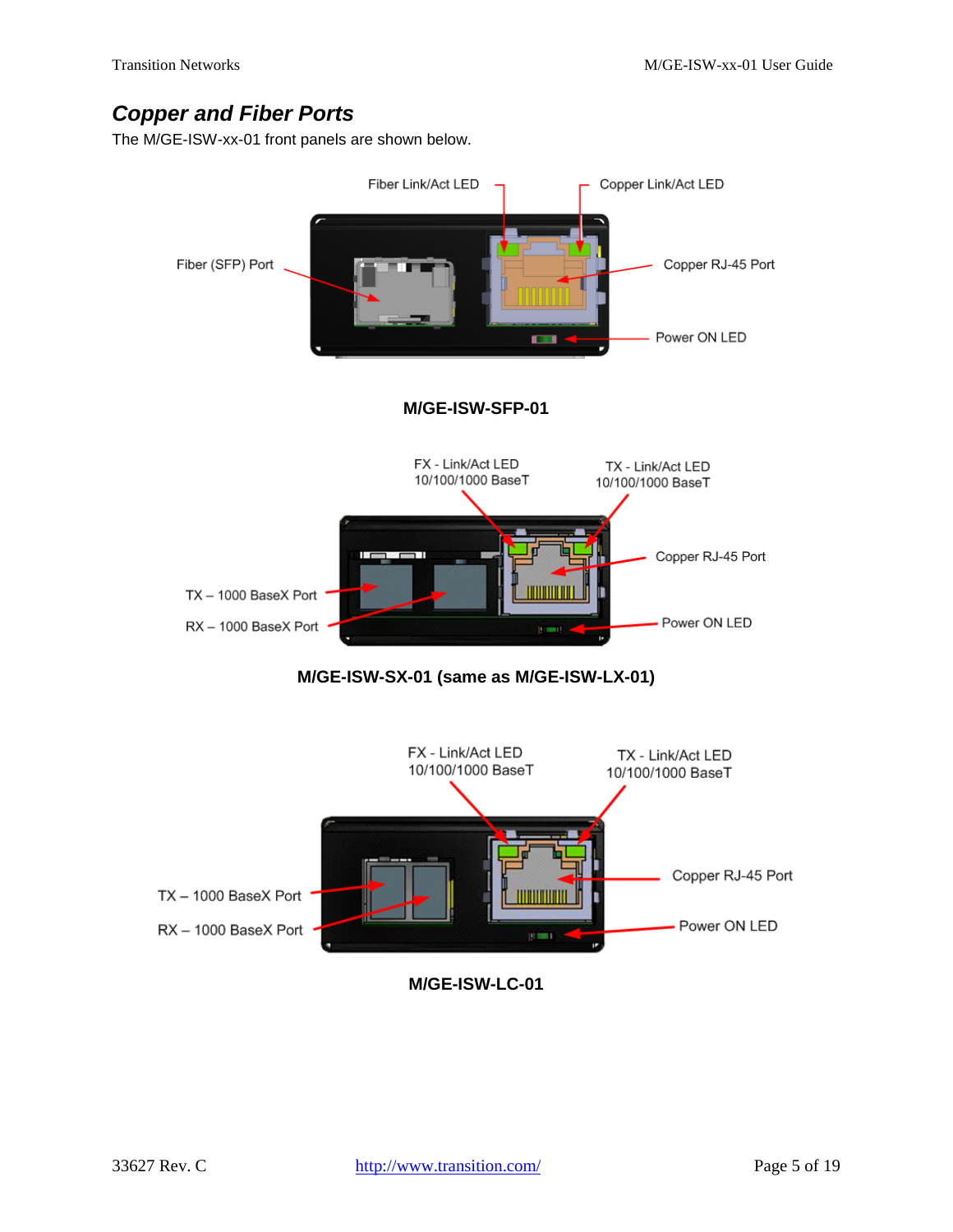## <span id="page-5-0"></span>*Connect Fiber Cables*

Full duplex (always ON) is on the fiber side only, therefore, the 512-Bit Rule does not apply. The cable lengths are constrained by the cable requirement.

- 1. Locate a 100Base-FX fiber cable with male, two-stranded TX to RX connectors installed at both ends.
- 2. Connect the fiber cable to the M/GE-ISW-xx-01 media converters as follows:
	- Connect the male TX cable connector to the female TX port.
	- Connect the male RX cable connector to the female RX port.
- 3. Connect the fiber cable to the other device (*media converter*, *hub*, *etc*.) as follows:
	- Connect the male TX cable connector to the female RX port.
	- Connect the male RX cable connector to the female TX port.



## <span id="page-5-1"></span>*Connect the Twisted-Pair Copper Cable*

The AutoCross feature allows either MDI (*straight-through*) or MDI-X (*crossover*) cable connections to be configured automatically, according to network conditions.

- If half-duplex mode is used, refer to the 512-Bit Rule.
- If full-duplex mode is used, the 512-Bit Rule does not apply. The cable lengths are constrained by the cable requirements.

Perform these steps:

- 1. Locate a 10Base-T or 100Base-TX cable with RJ-45 connectors installed at both ends.
- 2. Connect the RJ-45 connector at one end of the cable to the RJ-45 port on the M/GE-ISW-xx-01 media converter.
- 3. Connect the RJ-45 connector at the other end of the cable to the RJ-45 port on the other device (*switch*, *workstation*, etc.).

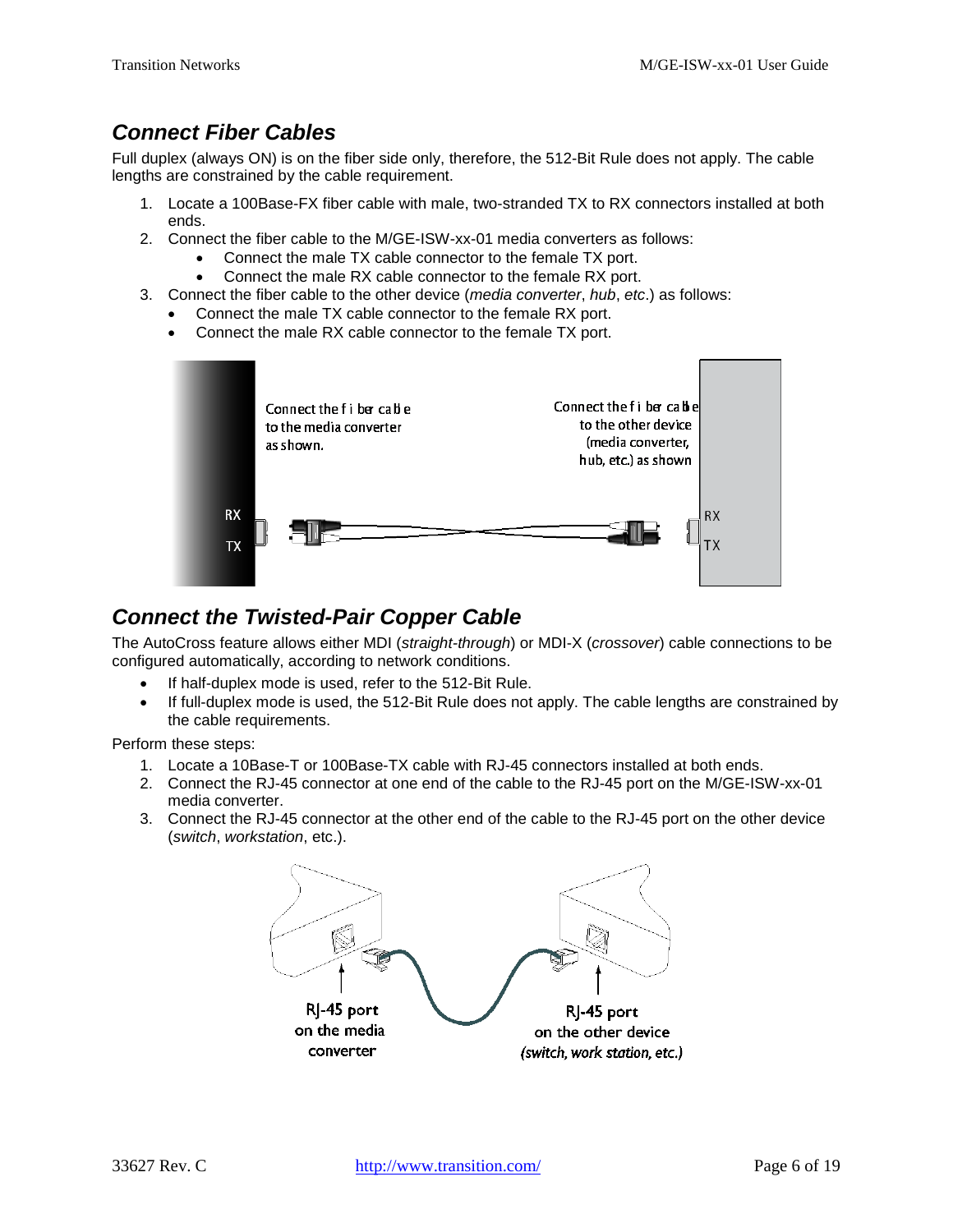## <span id="page-6-0"></span>*Connecting Power*

### **Connect to DC (12 – 48 VDC) or AC (22 – 36 VAC) power**

- □ 12-48 VDC and 22-36 VAC power input via the Terminal Block
- □ Pig-tail Cable with Barrel Connector

**Note**: The Pitch EURO style Terminal block accepts 24-14 gauge wire.

- 1. Turn OFF the main power source.
- 2. Strip the power wires to the proper strip length.
- 3. Loosen the two screws in the Terminal Block. See figure below.
- 4. Insert the power wires into the Terminal Block as shown below (polarity agnostic).
- 5. Tighten the screw for each wire.
- 6. Connect the Barrel Connector end to the main power source.
- 7. Turn main power source ON. The front panel power LED should light.



**Barrel Connector with Pig-tail Cable connected at Terminal Block**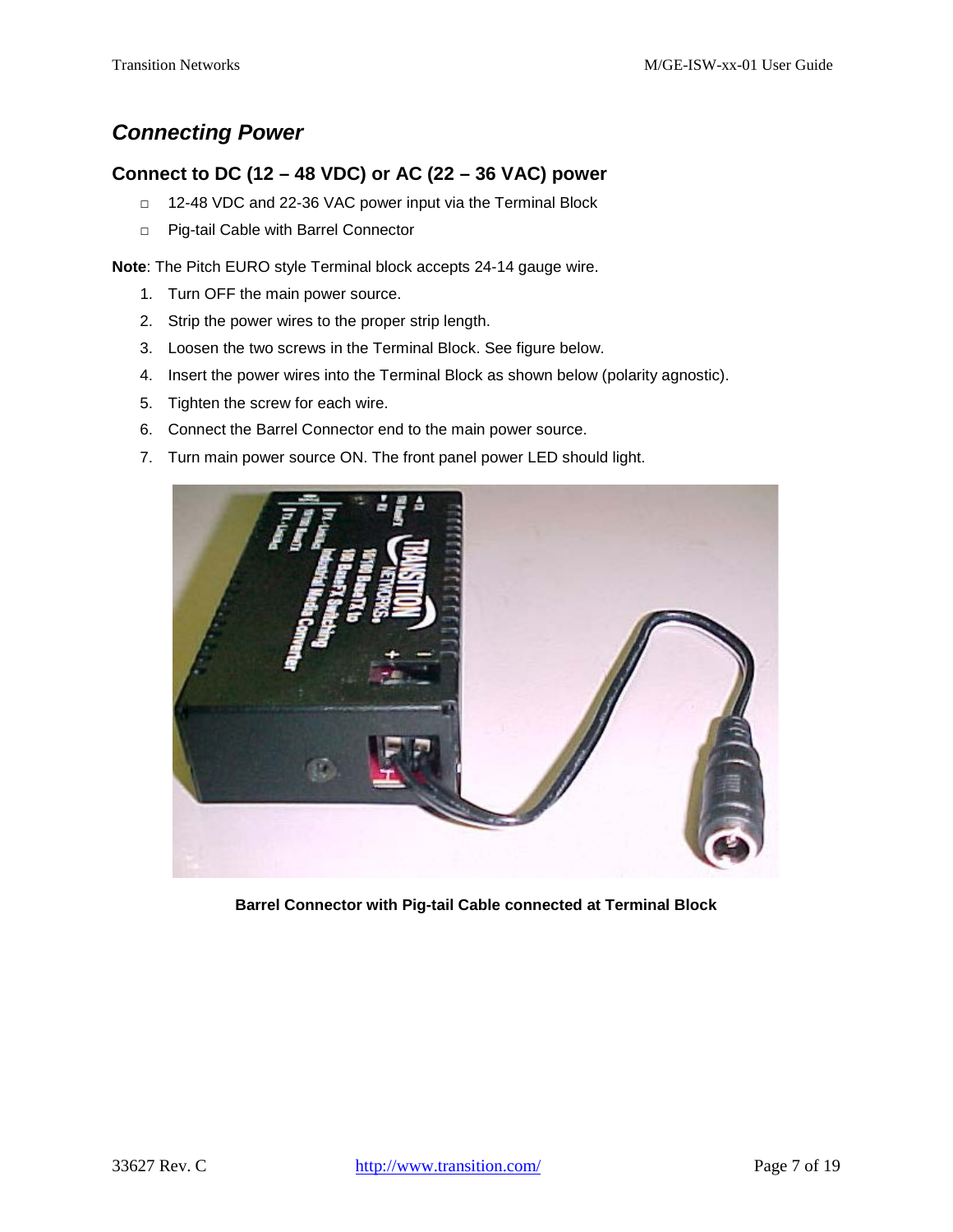## <span id="page-7-0"></span>*Operation*

## <span id="page-7-1"></span>*Status LEDs*

Use the status LEDs to monitor the M/GE-ISW-xx-01 media converter operation in the network. The M/GE-ISW-xx-01 front panels are shown in the section ["Copper and Fiber Ports"](#page-4-0) on page [5.](#page-4-0) The LEDs are described below:

**PWR**: Power status. On = power is on  $Off = power$  is off

**Fiber Link/Act**: Fiber port link and activity status. Green On =1000BASE-X or 100Base-FX fiber link OK Green Flash = 1000BASE-X or 100Base-FX fiber link OK and activity  $Off = Fiber$  link down

**Copper Link/Act**: Copper port link and activity status. Green On =10/100/1000BASE-T copper link OK Green Flash = 10/100/1000BASE-T copper link OK and activity Off = Copper link fail

## <span id="page-7-2"></span>*Fiber Port Mode at Power Up*

The fiber port mode is defined by the type of SFP module in the SFP slot at power up:

| SFP module in slot at power up | Fiber port mode after power up |
|--------------------------------|--------------------------------|
| No SFP module                  | 1000BASE-X                     |
| 1000BASE-X SFP module          | 1000BASE-X                     |
| 100BASE-FX SFP module          | 100BASE-FX                     |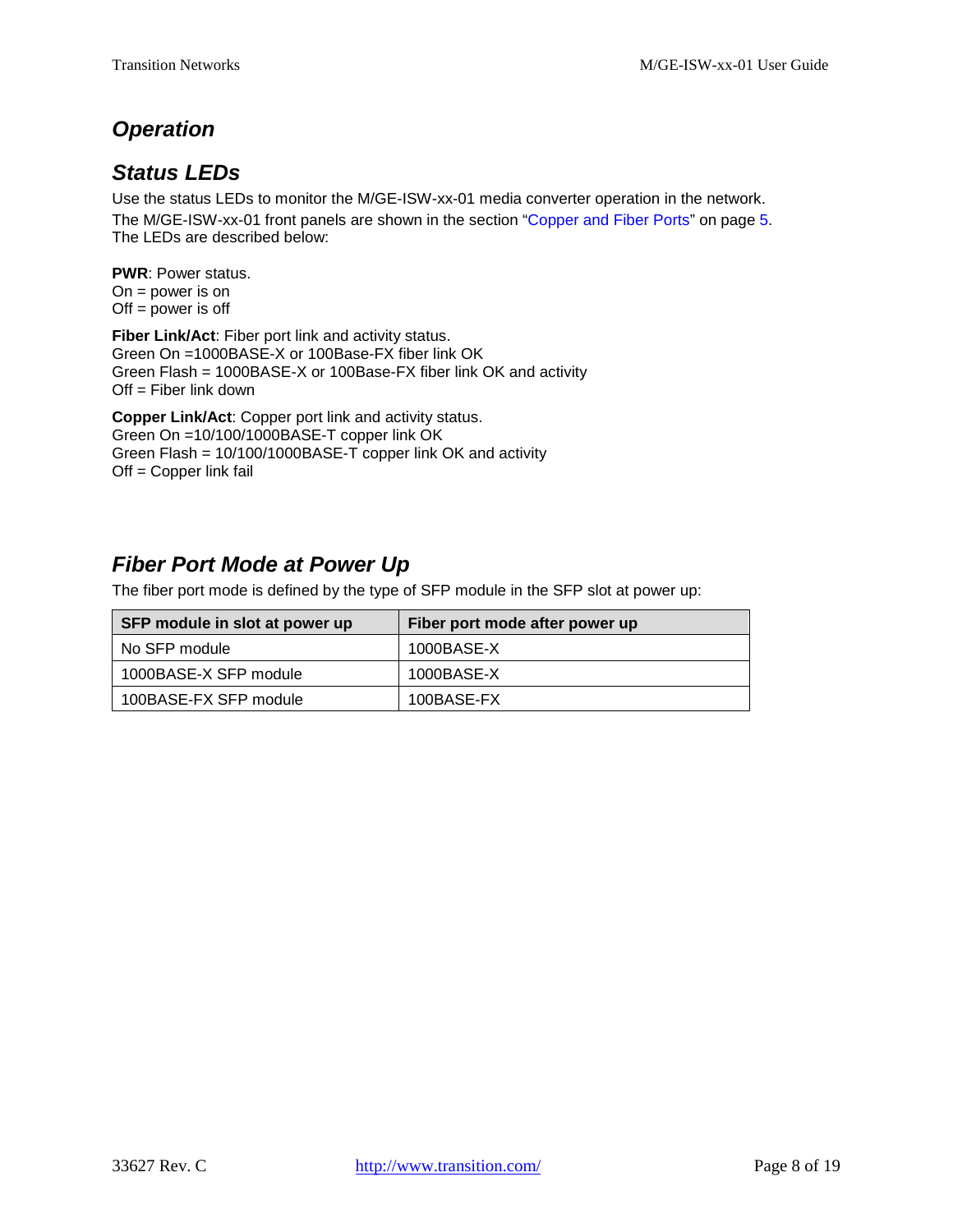## <span id="page-8-0"></span>*Product Features*

The M/GE-ISW-xx-01 features include Congestion reduction, Auto-Negotiation, AutoCross™, Link Pass-Through, Automatic link restorationDistance extension, Rate conversion, and Far-end fault. These features are described below.

### **Congestion Reduction**

The M/GE-ISW-xx-01 media converters do not forward collision signals or error packets from one collision domain to another, resulting in improvements in baseline network performance. In addition, the media converter filters packets destined for local devices, which reduces network congestion.

### **Auto-Negotiation**

The Auto-Negotiation feature is ON permanently for the M/GE-ISW-xx-01 media converters. Auto-Negotiation allows the media converter to configure itself automatically to achieve the best possible mode of operation over a link. It broadcasts speed (10 Mbps, 100 Mbps, or 1000 Mbps) and duplex capabilities (full or half) to the other device and negotiates the best mode of operation. Auto-Negotiation allows quick and easy installation because the optimal link is established automatically.

In a scenario where an auto-negotiation device is linked to a non-negotiating device, the negotiating device via parallel detection recognizes the speed of that second device then establishes the best operating speed (10 Mbps, 100 Mbps, or 1000 Mbps) at half duplex.

### **AutoCross™**

The AutoCross feature allows using either straight-through (MDI) or crossover (MDI-X) copper cables when connecting to 10Base-T, 100Base-TX, or 1000Base-T devices. AutoCross determines the characteristics of the connection and automatically configures the device to link up, regardless of the copper cable configuration, MDI or MDI-X.

### **Link Pass-Through (LPT)**

The Link Pass-Through feature (shown below) allows the media converter to monitor both the fiber and copper RX (receive) ports for loss of signal. In the event of an RX signal loss (1), the media converter will automatically disable the TX (transmit) signal (2), thus "passing through" the link loss (3). The far-end device is automatically notified of the link loss (4), which prevents the loss of valuable data unknowingly transmitted over an invalid link.



**Note**: In the link pass-through devices both copper and fiber cables must be installed before the LEDs will light. When LPT is disabled, the link for each media converter port can go up or down, without any dependency on the link status of the media converter's other port. See the [LPT description](http://www.transition.com/TransitionNetworks/Flash.aspx?src=LPT.swf&title=Link+Pass+Through&width=500&height=550) on the TN website for more information.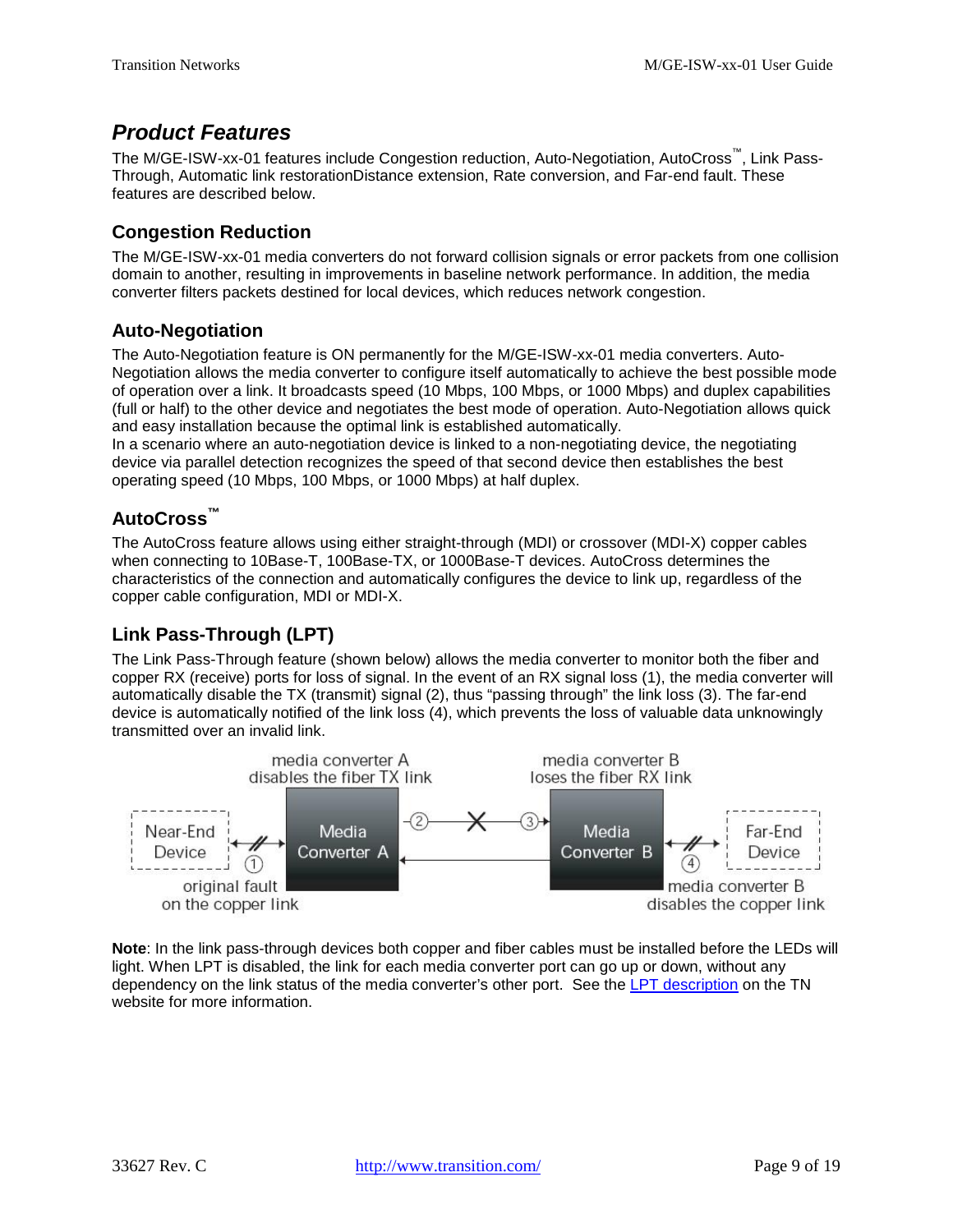## **Active Link Pass-Through (ALPT)**

**Link Pass Through** is a troubleshooting feature that allows the media converter to monitor both the fiber and copper RX ports for loss of signal. With the loss of RX signal on one media port, the converter will automatically disable the TX signal of the other media port, thus "passing through" the link loss.

- End device automatically notified of link loss
- Prevents loss of valuable data unknowingly tranmitted over invalid link

Active LPT is the LPT that requires the links to become Active before LPT becomes Active.

With Active LPT there are 2 states: Diagnostic and Active.

Upon power-up, the media converter enters the Diagnostic state. In the Diagnostic state, the link for each of the media converter's ports can come up independently of each other, just like when LPT is disabled. The Diagnostic state is helpful during first turn-up, before all links of a circuit are connected, as it allows the installer to see each link turn on as the cables are plugged in. It's also helpful for finding the location of a fault, if one exists.

The media converter remains in the Diagnostic state until the following condition is met: the link status for both of the media converter's ports is up, simultaneously.

After that condition is met, ALPT enters the Active state. It remains in the Active state until the converter is powered down. In the Active state, Active LPT works as shown below (the same as when regular LPT is enabled).



See the [ALPT description](http://www.transition.com/TransitionNetworks/Flash.aspx?src=LPT.swf&title=Link+Pass+Through&width=500&height=550) on the TN website for more information.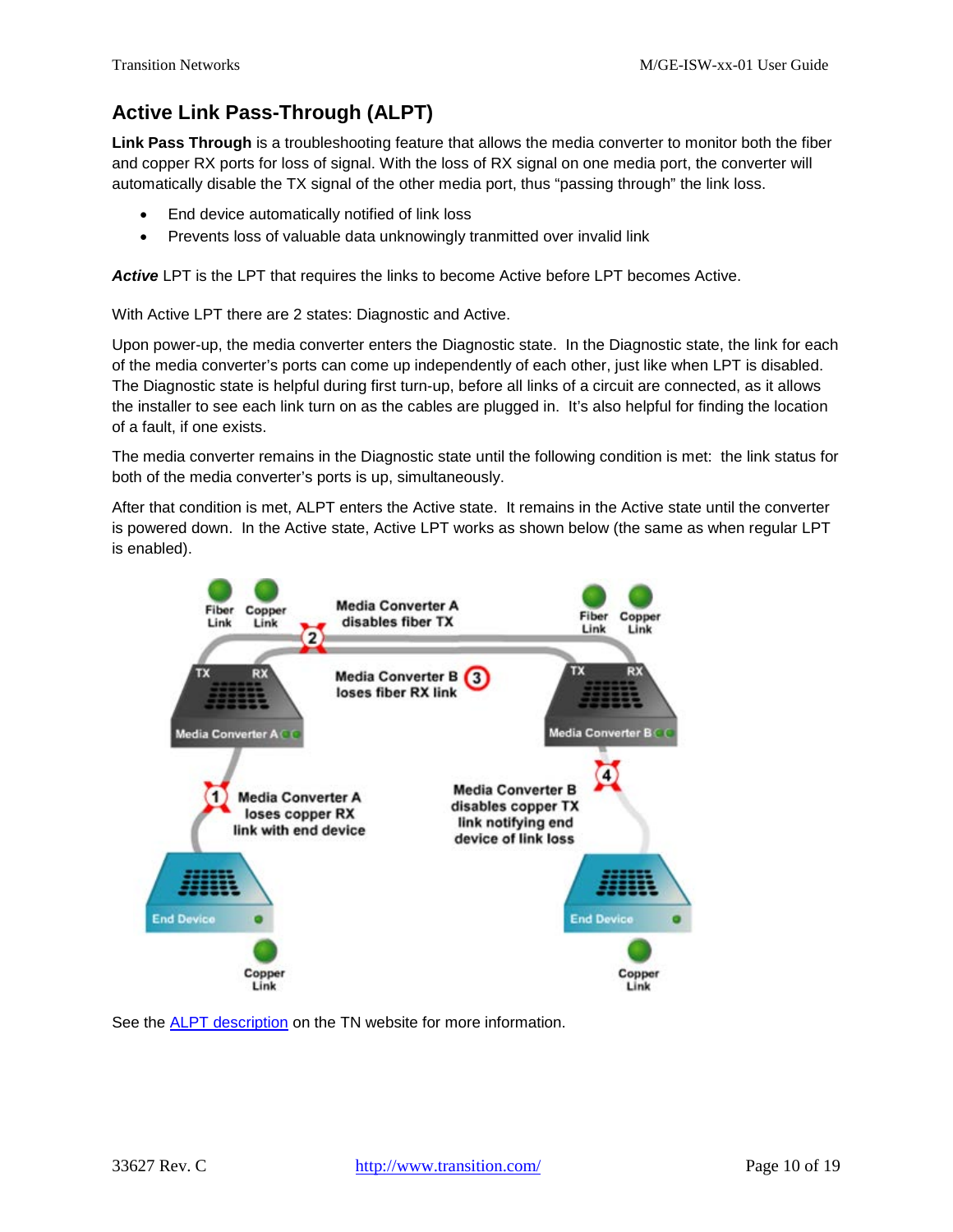### **Automatic Link Restoration**

The M/GE-ISW-xx-01 will automatically re-establish the link when connected to switches if the link is lost.

### **Distance Extension**

The M/GE-ISW-xx-01 can segment one (1) 10Base-T copper Ethernet and/or 100Base-TX copper Fast Ethernet, and one (1)100Base-FX fiber Fast Ethernet collision domain:

- In a half-duplex Ethernet or Fast Ethernet environment, the M/GE-ISW-xx-01 media converters extend network distances by segmenting collision domains so that the 512-Bit Rule applies separately to each collision domain.
- In a full-duplex Ethernet or Fast Ethernet environment, the M/GE-ISW-xx-01 media converters extend network distances to the physical cable limitations imposed by the selected twisted-pair copper fiber cables.

#### **Rate Conversion**

The M/GE-ISW-xx-01 allow connection of 10Mb/s terminal devices on a 10Base-T legacy Ethernet copper network to 100Mb/s terminal devices on a 100Base-TX Fast Ethernet copper network and/or to 100Mb/s terminal devices on a 100Base-FX Fast Ethernet fiber network.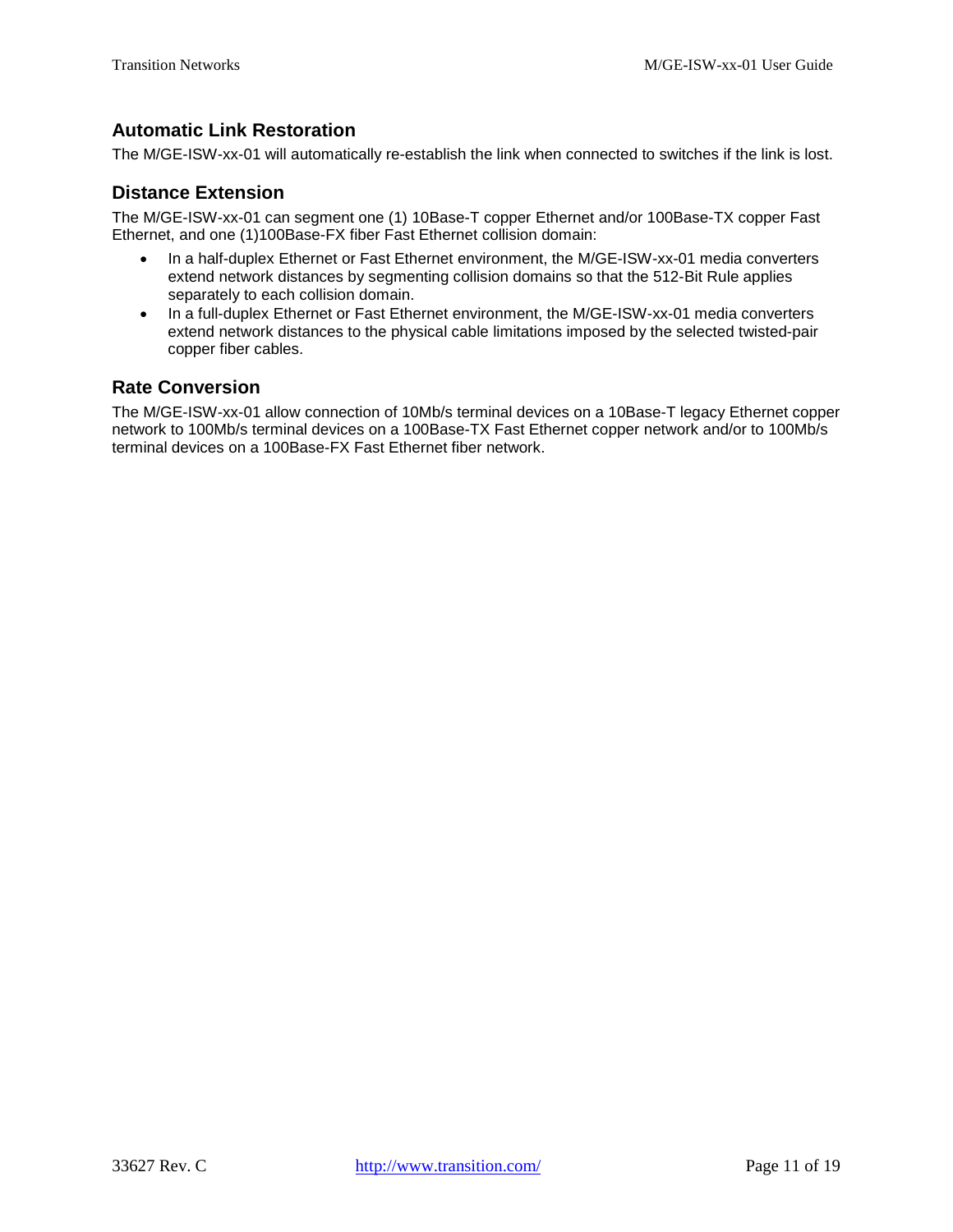# <span id="page-11-0"></span>*Cable and Optic Specifications*

The fiber optic cable physical characteristics must meet or exceed IEEE 802.3ae specification.

### **Fiber Cable**

| <b>Bit Error Rate:</b>                    | $<10-9$                    |
|-------------------------------------------|----------------------------|
| Single mode fiber ( <i>recommended</i> ): | 9 um                       |
| Multimode fiber (recommended):            | 62.5/125 um                |
| Multimode fiber ( <i>optional</i> ):      | 100/140, 85/140, 50/125 µm |
|                                           |                            |

## **Optics**

| M/GE-ISW-SX-01<br>Fiber-optic Transmitter Power:<br>Fiber-optic Receiver Sensitivity:<br>Link Budget:               | 850 nm multimode<br>min: -9.5 dBm<br>min: -17.0 dBm<br>$7.0 \text{ dB}$ | $max: -4.0$ dBm<br>$max: 0.0$ dBm  |
|---------------------------------------------------------------------------------------------------------------------|-------------------------------------------------------------------------|------------------------------------|
| M/GE-ISW-LX-01<br>Fiber Optic Transmitter Power:<br><b>Fiber Optic Receiver Sensitivity:</b><br>Link Budget:        | 1310 nm single mode<br>min: -9.5 dBm<br>min: -20.0 dBm<br>$10.5$ dB     | $max: -3.0$ dBm<br>$max: -3.0$ dBm |
| M/GE-ISW-LC-01<br><b>Fiber Optic Transmitter Power:</b><br><b>Fiber Optic Receiver Sensitivity:</b><br>Link Budget: | 850 nm multimode<br>$min: -9.0$ dBm<br>min: -17.0 dBm<br>8.0 dBm        | $max: 4.0$ dBm<br>$max: -3.0$ dBm  |

| <b>Part Number</b> | <b>Copper - Port</b><br>10/100/1000Base-TX | <b>Fiber-Optic-Port</b><br>100Base-FX                                                                    |
|--------------------|--------------------------------------------|----------------------------------------------------------------------------------------------------------|
| M/GE-ISW-SX-01     | RJ-45 100 m (328 ft)*                      | SC, 850nm multimode (SC) 220 m (.55 miles)*                                                              |
| M/GE-ISW-LX-01     | RJ-45 100 m (328 ft)*                      | SC, 1310nm single mode (SC) 10 km (18.6 miles)*                                                          |
| M/GE-ISW-SFP-01    | RJ-45 100 m (328 ft)*                      | Open SFP                                                                                                 |
| M/GE-ISW-LC-01     | RJ-45 100 m (328 ft)*                      | LC, 850 nm multimode (LC)<br>220 km (136mi) on 62.5 micron fiber*<br>550 km (341 mi) on 50 micron fiber* |

\* Typical maximum cable distance. Actual distance depends on the network installation's physical characteristics. For more information, see [www.transition.com.](http://www.transition.com/)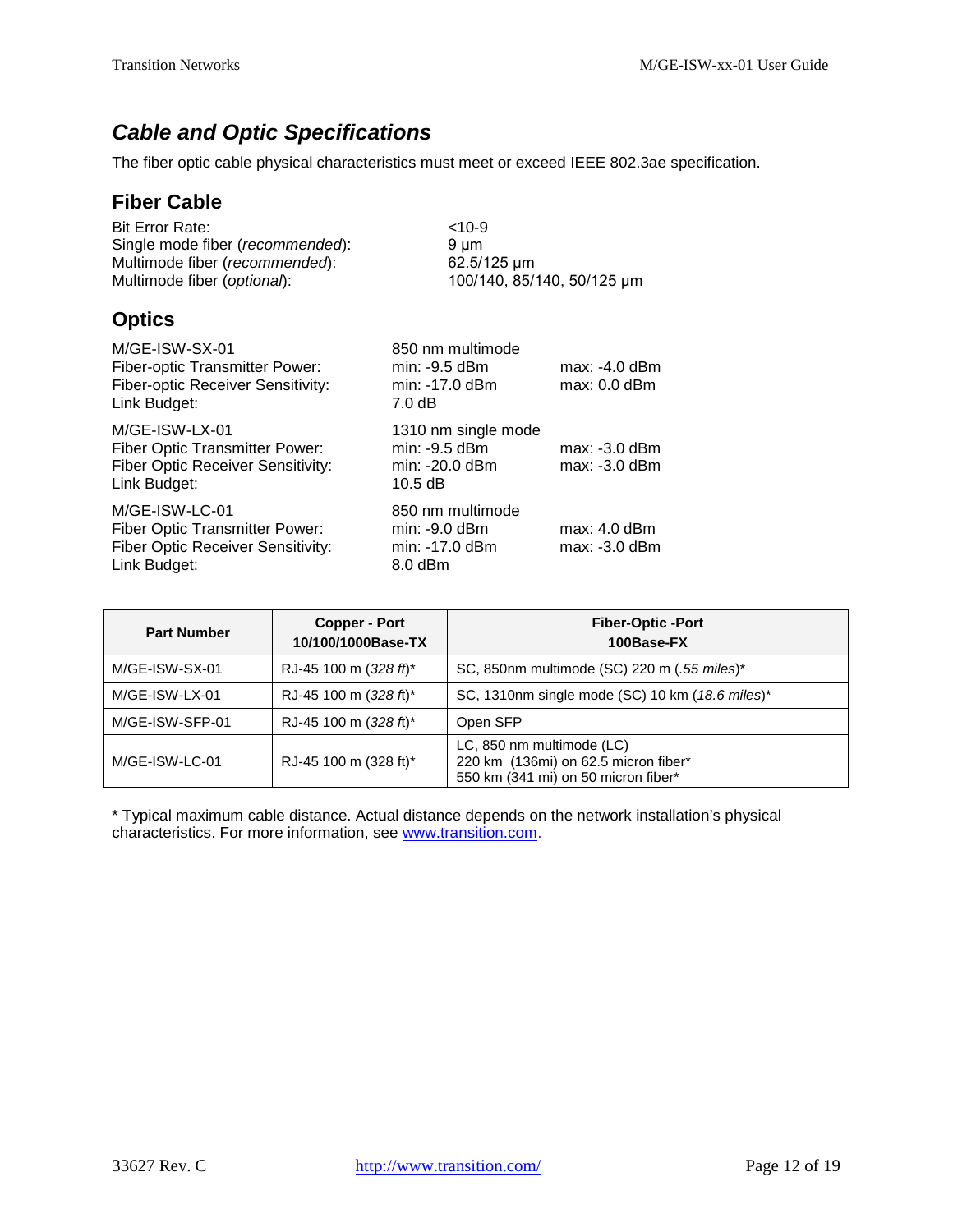### **Copper Cable**

### **Category 3: (Minimum requirement for 10 Mb/s operation)**

| Gauge                  | 24 to 22 AWG            |
|------------------------|-------------------------|
| Attenuation            | 11.5 dB/100m @ 5-10 MHz |
| Maximum Cable Distance | 100 meters              |

#### **Category 5: (Minimum requirement for 100 Mb/s operation)**

| Gauge                  | 24 to 22 AWG            |
|------------------------|-------------------------|
| Attenuation            | 22.0 dB /100m @ 100 MHz |
| Maximum Cable Distance | 100 meters              |

- Straight-through or crossover twisted-pair cable may be used.
- Shielded (STP) or unshielded (UTP) twisted-pair cable may be used.
- Pins 1&2 and 3&6 are the two active pairs in an Ethernet network.
- Use only dedicated wire pairs for the active pins:
- (*e.g., blue/white & white/blue, orange/white & white/orange, etc*.)
- Do not use flat or silver satin wire.



**Category 5e:** The category 5e specification improves on the category 5 specification by tightening some crosstalk specifications and introducing new crosstalk specifications that were not present in the original category 5 specification. The bandwidth of category 5 and 5e is the same (100 MHz) and the physical cable construction is the same, and the reality is that most Cat5 cable meets Cat5e specifications, though it is not tested or certified as such. The cable standard provides performance of up to 100 MHz and is suitable for 10BASE-T, 100BASE-TX (Fast Ethernet), and 1000BASE-T (Gigabit Ethernet). 10BASE-T and 100BASE-TX Ethernet connections require two wire pairs. 1000BASE-T Ethernet connections require four wire pairs. Cat 5e is the minimum for 1000 Mbps.

**Category 6** cable, commonly referred to as Cat 6, is a standardized cable for Gigabit Ethernet and other network physical layers that is backward compatible with the Category 5/5e and Category 3 cable standards. Compared to Cat 5 and Cat 5e, Cat 6 provides more stringent specifications for crosstalk and system noise. The Cat 6 cable standard provides performance of up to 250 MHz and is suitable for 10BASE-T, 100BASE-TX (Fast Ethernet), 1000BASE-T/1000BASE-TX (Gigabit Ethernet) and 10GBASE-T (10-Gigabit Ethernet). Category 6 cable has a reduced maximum length when used for 10GBASE-T.

Like most of the earlier twisted-pair cables, Category 6 cable contains four twisted wire pairs. Attenuation, Near End crosstalk (NEXT), and PSNEXT (Power Sum NEXT) in Cat 6 cable and connectors are all much lower than Cat 5 or Cat 5e, which uses 24 AWG wire. The increase in performance with Cat 6 comes mainly from increased (22 AWG) wire size. Because the conductor sizes are generally the same, Cat 6 jacks may also be used with Cat 5e cable.

Category 6 cable can be identified by the printing on the side of the cable sheath. Cat 6 patch cables are normally terminated in 8P8C modular connectors. If Cat 6 rated patch cables, jacks, and connectors are not used with Cat 6 wiring, overall performance is degraded to that of the cable or connector.

Connectors use either T568A or T568B pin assignments; although performance is comparable provided both ends of a cable are the same, T568B is a deprecated standard in the US and no longer supported by TIA.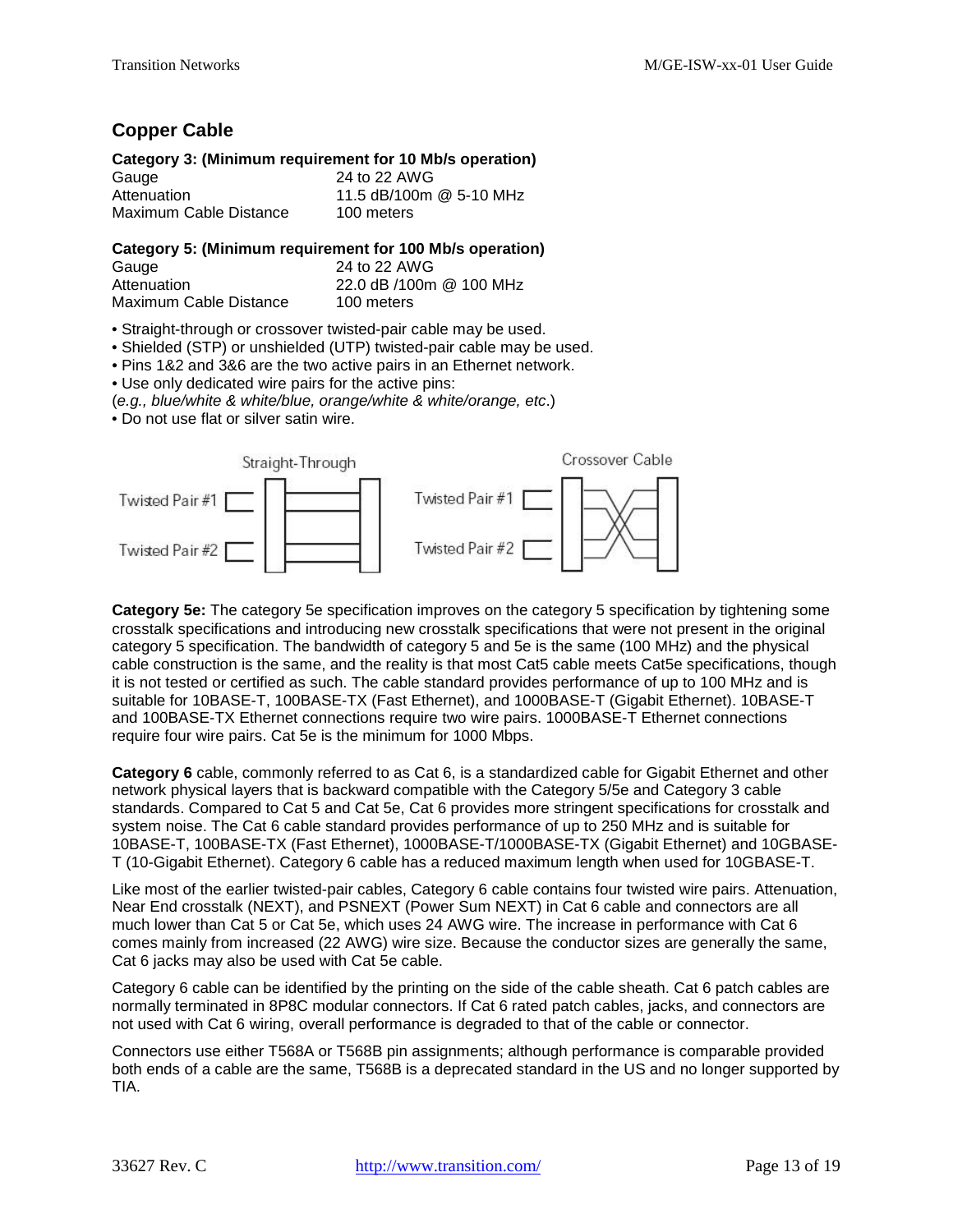**Category 6a** cable, or Augmented Category 6, is characterized to 500 MHz and has improved alien crosstalk characteristics, allowing 10GBASE-T to be run for the same distance as previous protocols.

The latest standard from the TIA for enhanced performance standards for twisted pair cable systems was defined in February 2008 in ANSI/TIA/EIA-568-B.2-10. Category 6a is defined at frequencies up to 500 MHz - twice that of Cat. 6. Category 6a performs at improved specifications, in particular in the area of alien crosstalk, as compared to Cat 6 UTP (unshielded twisted pair), which exhibited high alien noise in high frequencies.

The global cabling standard ISO/IEC 11801 has been extended by the addition of amendment 2, which defines new specifications for Cat 6A components and Class EA permanent links. These new global Cat 6A/Class EA specifications require a new generation of connecting hardware, which offer superior performance compared to existing products based on the American TIA standard.

Note the performance difference between ISO/IEC and EIA/TIA component specifications for the NEXT transmission parameter. At a frequency of 500 MHz, an ISO/IEC Cat 6A connector performs 3 dB better than a Cat 6A connector that conforms to the EIA/TIA specification. The 3 dB represents a 100% increase of near-end crosstalk noise reduction when measured in absolute magnitudes.

#### **Maximum Length**

When used for 10/100/1000BASE-T, the maximum allowed length of a Cat 6 cable is 100 meters or 328 feet. This consists of 90 meters (300 ft) of solid "horizontal" cabling between the patch panel and the wall jack, plus 10 meters (33 ft) of stranded patch cable between each jack and the attached device. Since stranded cable has higher attenuation than solid cable, exceeding 10 meters of patch cabling will reduce the permissible length of horizontal cable.

When used for 10GBASE-T, Cat 6 cable's maximum length is 55 meters (180 ft) in a favorable alien crosstalk environment, but only 37 meters (121 ft) in a hostile alien crosstalk environment, such as when many cables are bundled together. However, because the effects of alien crosstalk environments on cables are difficult to determine prior to installation, it is highly recommended that all Cat 6 cables being used for 10GBASE-T are electrically tested once installed. With its improved specifications, Cat6 A does not have this limitation and can run 10GBASE-T at 100 meters (330 ft) without electronic testing.

#### **Installation Notes**

Category 6 and 6a cable must be properly installed and terminated to meet specifications. The cable must not be kinked or bent too tightly (the bend radius should be at least four times the outer diameter of the cable). The wire pairs must not be untwisted and the outer jacket must not be stripped back more than 1/2 inch (1.27 cm). All shielded cables must be grounded for safety and effectiveness and a continuous shield connection maintained from end to end. Ground loops develop when there is more than one ground connection and the difference in common mode voltage potential at these ground connections introduces noise into the cabling. Note that 23 or 24 AWG wire is allowed if the ANSI/TIA-568-B.2-1 performance specifications are met. The figure below shows the pins on plug face; note that the socket is the reverse of the plug pinout shown below. For more information, see the TIA web site or the IEEE web site.



**Category 6 Plug Face Pins**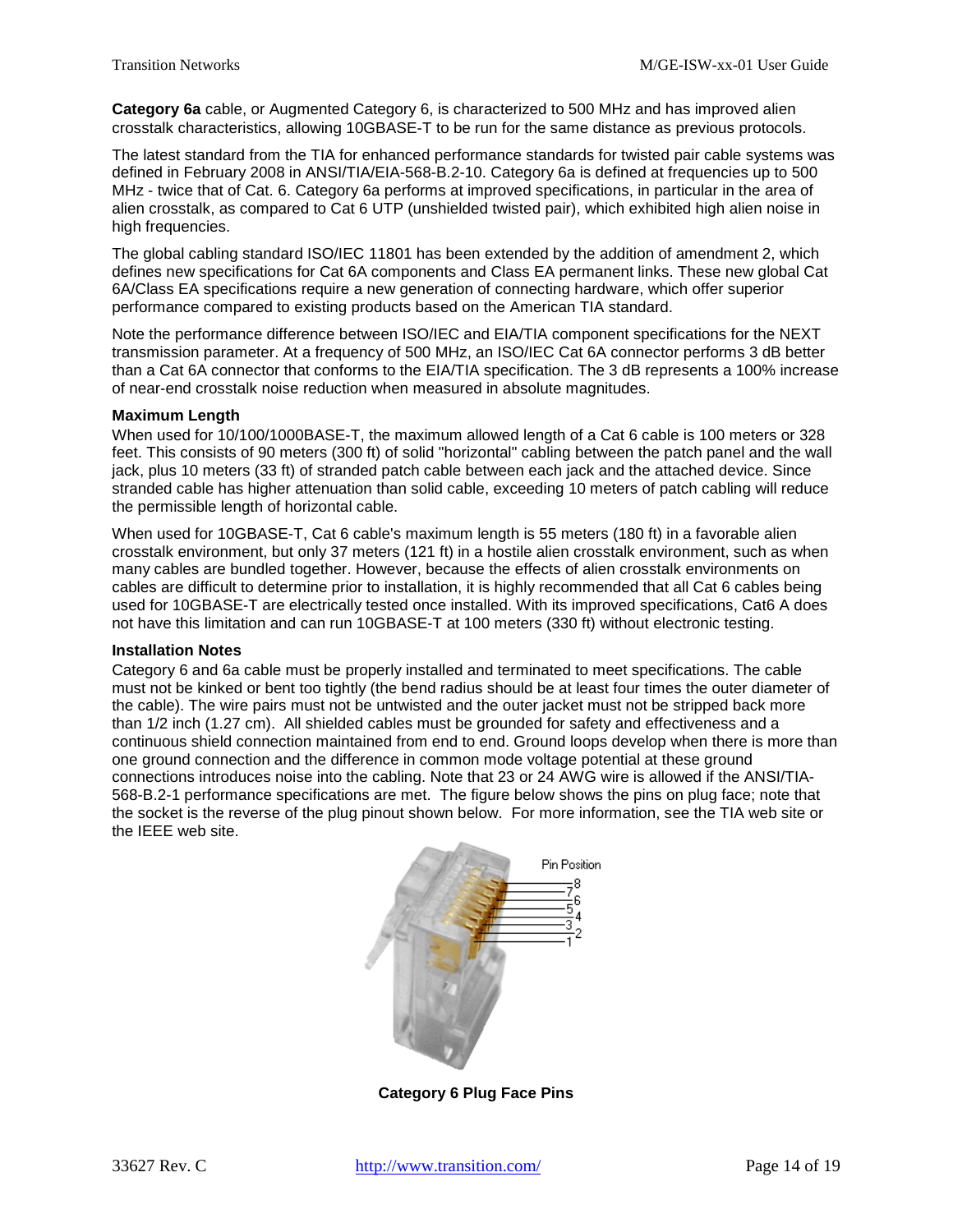## **Troubleshooting Cat 6 & Cat 6A Structured Copper Cabling Systems**

If a Category 6 cabling system does not meet the electrical requirements for supporting 10GBASE-T applications, see the TSB-155 provides guidelines designed to mitigate the alien crosstalk between the target pair and the disturbing pairs of Category 6 channels and permanent links. Annex B of TSB-155 outlines the following mitigation actions most appropriate for individual situations:

- Use Category 6 shielded or Category 6A patch cords;
- Replace Category 6 connectors with Category 6A connectors;
- Use non-adjacent patch panel positions;
- Separate equipment cords and patch cords;
- Unbundle or more loosely bundle the horizontal cabling; and
- Reconfigure the cross-connect as an interconnect.

# <span id="page-14-0"></span>**Technical Specifications**

For use with Transition Networks Model M/GE-ISW-xx-01 media converters.

| <b>Standards Compliance</b>               | IEEE802.3                                                                                 |
|-------------------------------------------|-------------------------------------------------------------------------------------------|
| <b>Regulatory Compliance for Emission</b> | FCC Class A; EN55022 Class A                                                              |
| <b>Regulatory Compliance for Immunity</b> | EN55024                                                                                   |
| <b>Safety Compliance</b>                  | <b>CE Mark</b>                                                                            |
| Data Rate                                 | RJ-45: 10 Mbps, 100 Mbps, and 1000 Mbps<br>SFP: One 100/1000BASE-X dual speed SFP slot    |
| Max Frame Size                            | 10,240 bytes                                                                              |
| Unicast MAC addresses                     | 1K                                                                                        |
| Dimensions (width x depth x height)       | 1.8" x 3.33" x 0.8"(45.7mm x 84.5 mm x 20.3 mm)                                           |
| Weight                                    | $0.40$ lbs $(0.18$ kg)                                                                    |
| <b>Power Consumption</b>                  | 1.2W                                                                                      |
| Power Source                              | 12 - 48 VDC or 22-36 VAC ±10%                                                             |
| <b>Operating Temp</b>                     | -40°C to +75°C (-40°F to +167°F)                                                          |
| Humidity                                  | 5% to 95%, non-condensing                                                                 |
| <b>Operating Humidity</b>                 | 5% to 95% (non-condensing)                                                                |
| Altitude                                  | 0-10,000 feet                                                                             |
| MTBF*                                     | Greater than 41,680 hours ((MIL-HDBK-217F)<br>Greater than 114,580 hours (Bellcore7 V5.0) |
| Warranty                                  | Lifetime                                                                                  |

**\*** MTBF calculation is based on use with a 50,000 hour power supply.

CAUTION: Copper based media ports, e.g., Twisted Pair (TP) Ethernet, USB, RS232, RS422, RS485, DS1, DS3, Video Coax, etc., are intended to be connected to intrabuilding (inside plant) link segments that are not subject to lightening transients or power faults. Copper-based media ports, e.g., Twisted Pair (TP) Ethernet, USB, RS232, RS422, RS485, DS1, DS3, Video Coax, etc., are NOT to be connected to interbuilding (outside plant) link segments that are subject to lightening transients or power faults. Failure to observe this caution could result in damage to equipment.

WARNING: Visible and invisible laser radiation when open. Do not stare into the beam or view directly with optical instruments. Failure to observe this warning could result in an eye injury or blindness.

WARNING: Use of controls, adjustments, or the performance of procedures other than those specified herein could result in hazardous radiation exposure.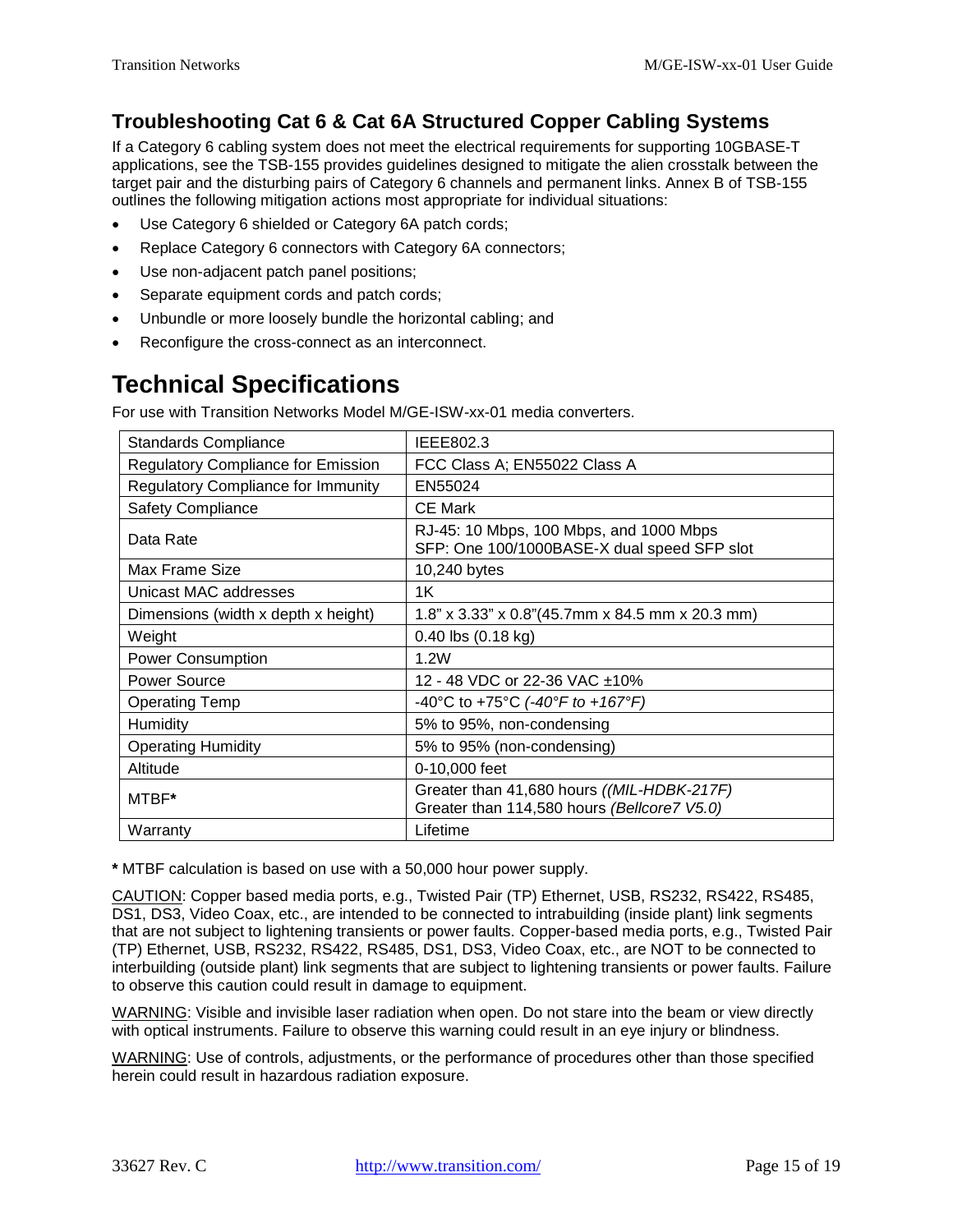The information in this manual is subject to change. For the most up-to-date information, view the user's guide on-line at [www.transition.com](http://www.transition.com/) and the click on Product/Product Finder.

# <span id="page-15-0"></span>**Troubleshooting**

If the media converter fails, isolate and correct the fault by determining the answers to the following questions and then taking the indicated action:

**1**. Is the PWR (power on) LED lit?

NO

- Is the pig tail cable properly connected to the media converter? See [Connecting Power](#page-6-0) page [7.](#page-6-0)
- Is the barrel connector properly connected to the main power source?
- Is the main power source properly connected to the appropriate power?

• Contact Tech Support. See [Contact Us](#page-16-0) on page [17.](#page-16-0)

YES

- Proceed to step 2.
- **2**. Is the RX (copper link) LED lit?

NO

- Check the twisted-pair copper cables for proper connection. See [Connect the Twisted-Pair](#page-5-1)  [Copper Cable](#page-5-1) on page [6.](#page-5-1)
- Contact Tech Support. See [Contact Us](#page-16-0) on page [17.](#page-16-0)
- YES
- Proceed to step 3.
- **3**. Is the LKF (fiber link) LED lit?

NO

- Check the fiber cables for proper connection. See [Connect Fiber Cables](#page-5-0) on page [6.](#page-5-0)
- Verify that the fiber cables on the media converter are properly connected to the ports on the other device.
- Verify the correct SFP is used, reseat the SFP if applicable.
- Contact Tech Support. See [Contact Us](#page-16-0) on page [17.](#page-16-0)

YES

- Proceed to step 4.
- **4**. Is the TX (copper receive) LED flashing?

NO

- If there is activity on the copper port, disconnect and reconnect the copper cable to reinitialize.
- Restart the workstation to restart the initialization process.
- Contact Tech Support. See [Contact Us](#page-16-0) on page [17.](#page-16-0)

**YFS** 

• Contact Tech Support. See [Contact Us](#page-16-0) on page [17.](#page-16-0)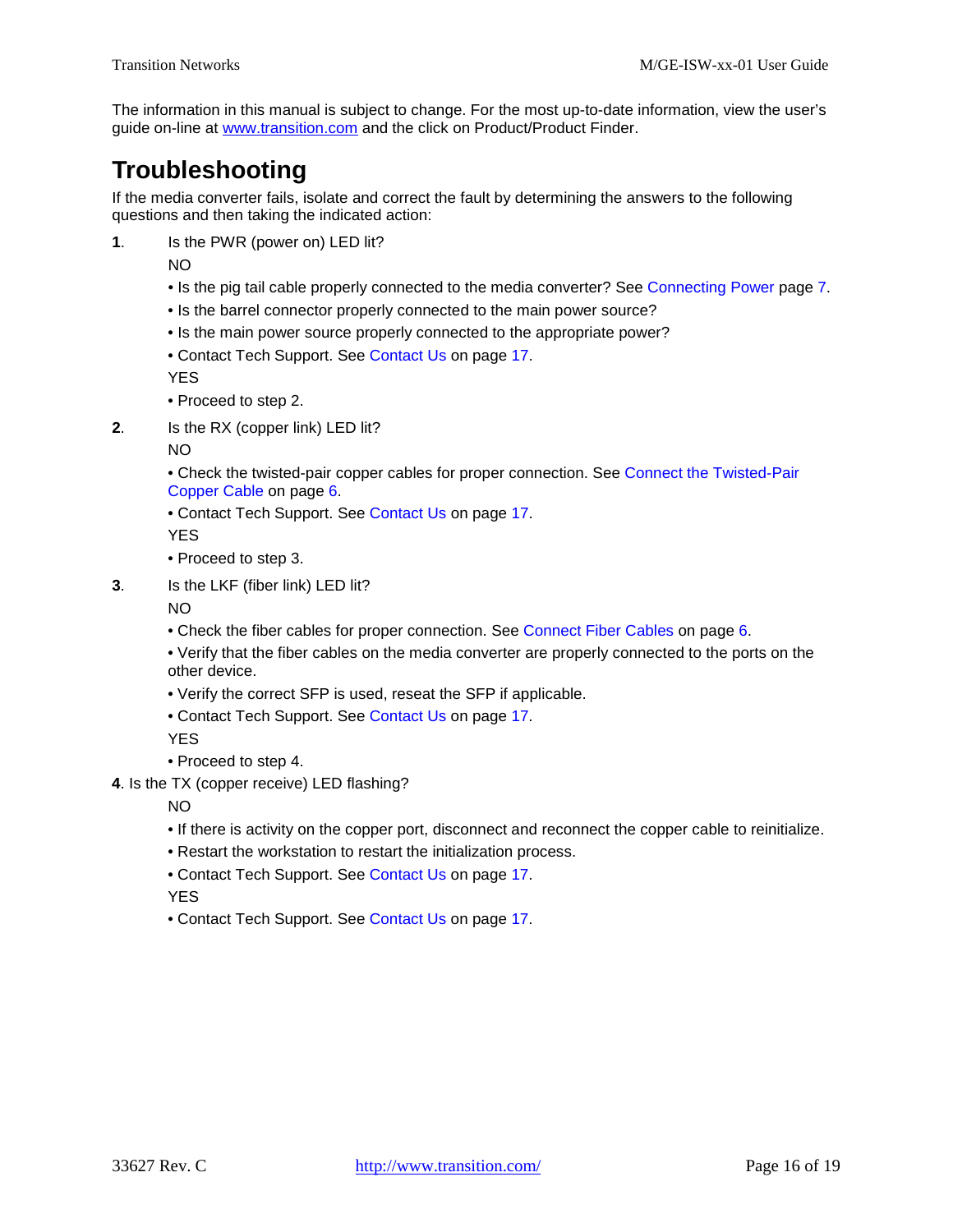# <span id="page-16-0"></span>**Contact Us**

#### **Technical support**

Technical support is available 24-hours a day US and Canada: 1-800-260-1312 International: 00-1-952-941-7600

#### **Transition now**

Chat live via the Web with Transition Networks Technical Support. Log onto [www.transition.com](http://www.transition.com/) and click the **Transition Now** link.

#### **Web-based seminars**

Transition Networks provides seminars via live web-based training.

Log onto [www.transition.com](http://www.transition.com/) and click the **Learning Center** link.

#### **E-Mail**

Ask a question anytime by sending an e-mail to our technical support staff. [techsupport@transition.com](mailto:techsupport@transition.com)

#### **Address**

Transition Networks 10900 Red Circle Drive Minnetonka, MN 55343, U.S.A. Telephone: 952-941-7600 Toll free: 800-526-9267 Fax: 952-941-2322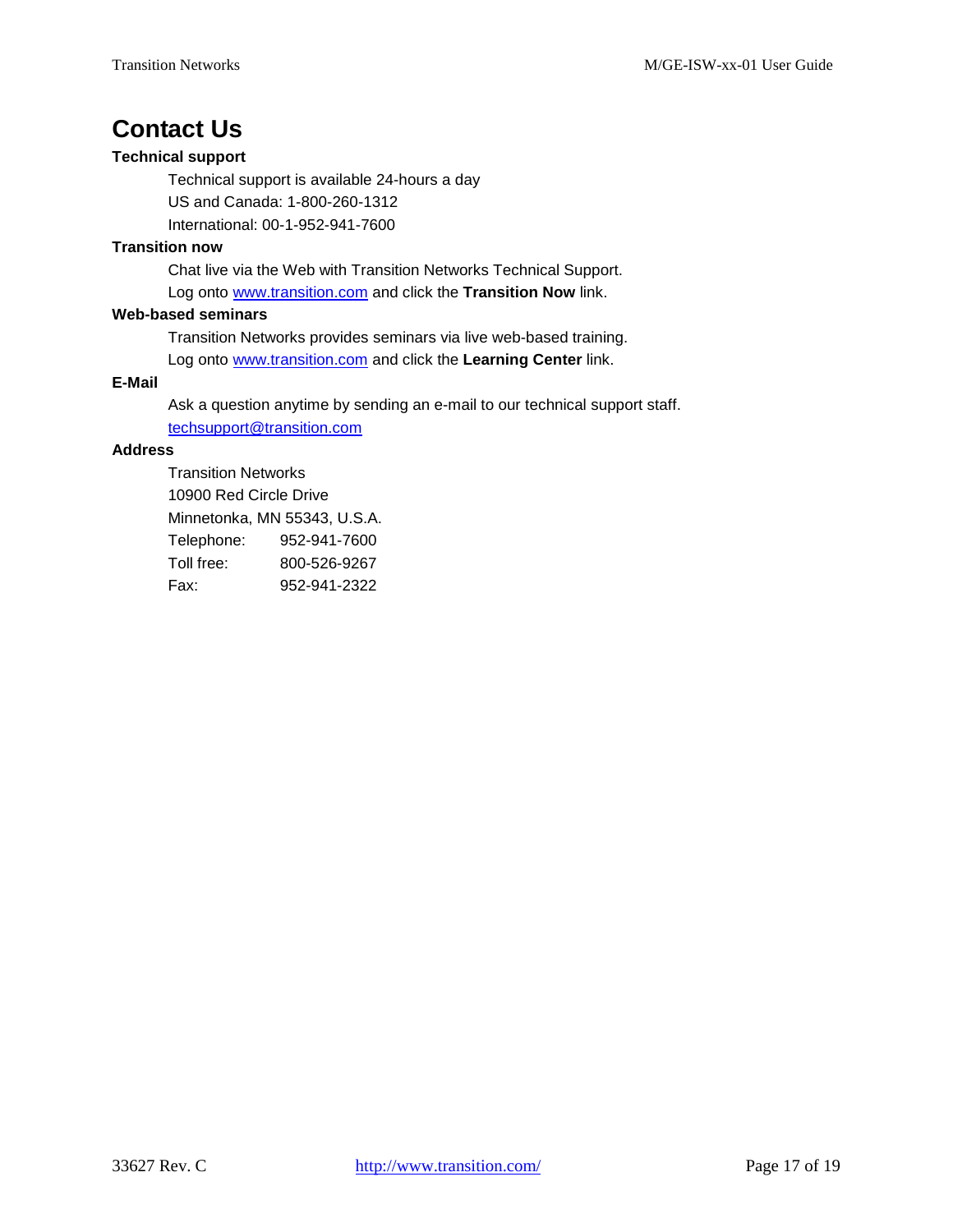# <span id="page-17-0"></span>**Compliance Information**

## <span id="page-17-1"></span>*Declaration of Conformity*

| <b>Declaration of Conformity</b>      |                                                                                                                                                                                                                   |  |
|---------------------------------------|-------------------------------------------------------------------------------------------------------------------------------------------------------------------------------------------------------------------|--|
|                                       | Transition Networks, Inc.<br>Manufacture's Name                                                                                                                                                                   |  |
|                                       | 10900 Red Circle Drive, Minnetonka, Minnesota 55343 U.S.A.<br>Manufacture's Address                                                                                                                               |  |
|                                       | Declares that the products:                                                                                                                                                                                       |  |
|                                       | Industrial Gigabit Stand-Alone Media Converters                                                                                                                                                                   |  |
|                                       | Model #s: M/GE-ISW-SX-01, M/GE-ISW-LX-01, M/GE-ISW-SFP-01, M/GE-ISW-LC-01                                                                                                                                         |  |
|                                       | <b>Conform to the following Product Regulations:</b>                                                                                                                                                              |  |
|                                       | FCC 47 CFR Part 15:2012. Class A                                                                                                                                                                                  |  |
|                                       | ANSI C63.4:2009; EMC-Directive 2004/108/EC; EN 55022:2010 Class A                                                                                                                                                 |  |
|                                       | EN 61000-3-2:2006/A1:2009/A2:2009; EN61000-3-3:2008; EN55024:2010; IEC61000-4-2:2008; IEC61000-4-3:2006/A2:2010<br>IEC61000-4-4:2004. IEC61000-4-5:2005. IEC61000-4-6:2008. IEC61000-4-8:2009. IEC61000-4-11:2004 |  |
|                                       | I, the undersigned, hereby declare that the equipment specified above conforms to the above Directive(s) and Standards(s).                                                                                        |  |
|                                       |                                                                                                                                                                                                                   |  |
| Minnetonka, Minnesota<br>July 8, 2015 | Stephen anderson                                                                                                                                                                                                  |  |
| Pace<br>Date                          | Senature                                                                                                                                                                                                          |  |
|                                       | <b>Vice President of Engineering</b><br>Stephen Anderson<br><b>Full Name</b><br><b>Provident</b><br>28141B                                                                                                        |  |

### **FCC regulations**

This equipment has been tested and found to comply with the limits for a Class A digital device, pursuant to Part 15 of the FCC rules. These limits are designed to provide reasonable protection against harmful interference when the equipment is operated in a commercial environment. This equipment generates, uses, and can radiate radio frequency energy and, if not installed and used in accordance with the instruction manual, may cause harmful interference to radio communications. Operation of this equipment in a residential area is likely to cause harmful interference, in which case the user will be required to correct the interference at the user's own expense.

### **Canadian regulations**

This digital apparatus does not exceed the Class A limits for radio noise for digital apparatus set out on the radio interference regulations of the Canadian Department of Communications.

Le présent appareil numérique n'émet pas de bruits radioélectriques dépassant les limites applicables aux appareils numériques de la Class A prescrites dans le Règlement sur le brouillage radioélectrique édicté par le ministère des Communications du Canada.